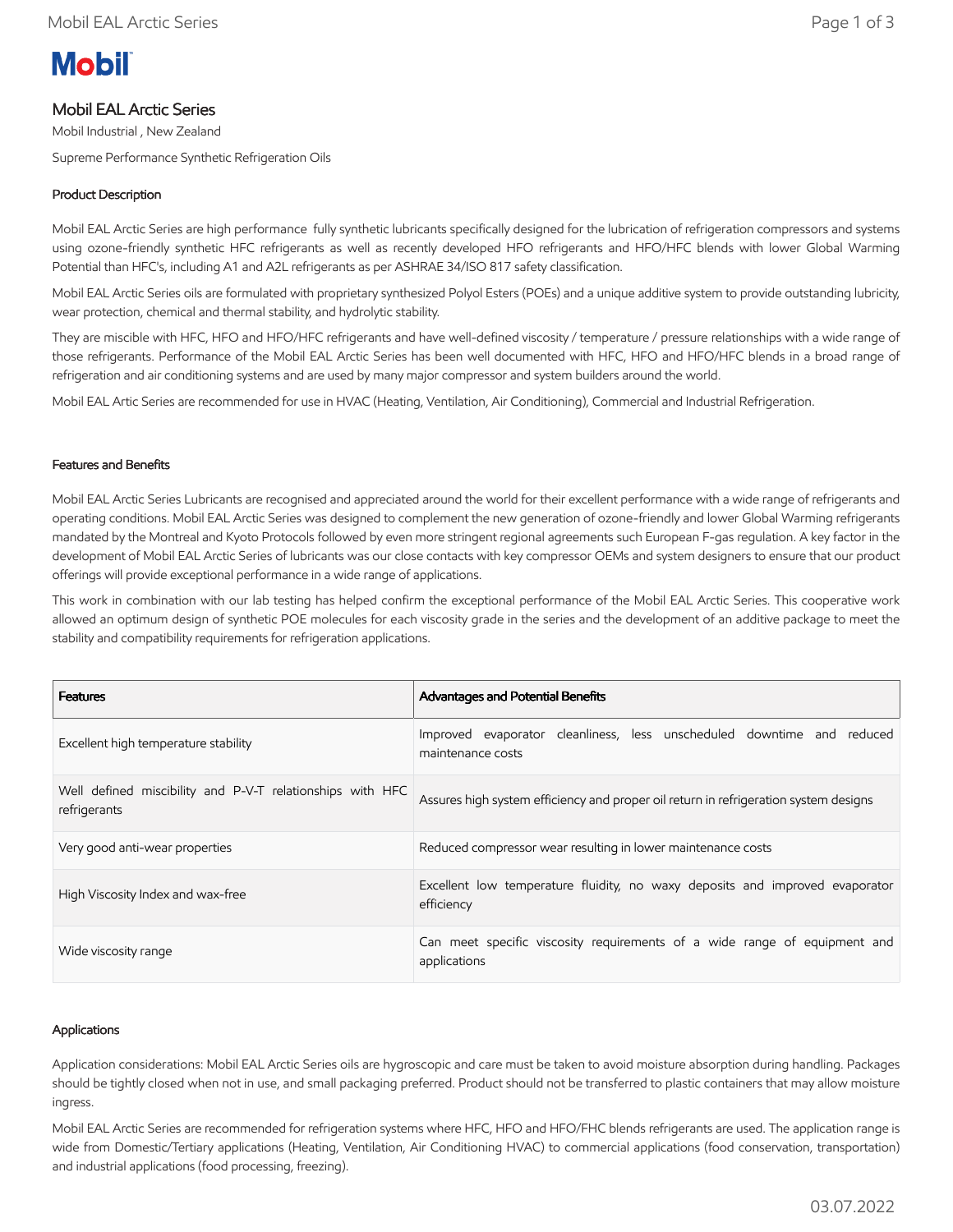#### Properties and Specifications

| Property                                      | 22            | 32            | 46            | 68            | 100            | 170   | 220            | $22$ CC       |
|-----------------------------------------------|---------------|---------------|---------------|---------------|----------------|-------|----------------|---------------|
| Grade                                         | <b>ISO 22</b> | <b>ISO 32</b> | <b>ISO 46</b> | <b>ISO 68</b> | <b>ISO 100</b> |       | <b>ISO 220</b> | <b>ISO 22</b> |
| Density @ 15 C, kg/l, ASTM D4052              |               |               |               |               |                |       |                | 0.989         |
| Flash Point, Cleveland Open Cup, °C, ASTM D92 | 252           | 250           | 258           | 256           | 271            | 279   | 285            | 259           |
| Kinematic Viscosity @ 100 C, mm2/s, ASTM D445 | 4.7           | 5.6           | 6.9           | 8.3           | 10.6           | 15.3  | 18.1           | 4.9           |
| Kinematic Viscosity @ 40 C, mm2/s, ASTM D445  | 23.5          | 31.6          | 46.2          | 65            | 96             | 168   | 221            | 23.6          |
| Pour Point, °C, ASTM D5950                    | $-59$         | $-55$         | $-46$         |               | $-34$          | $-29$ | $-28$          | $-58$         |
| Pour Point, °C, ASTM D97                      |               |               |               | $-40$         |                |       |                |               |
| Specific Gravity, 15.6 C/15.6 C, ASTM D4052   | 0.993         | 0.985         | 0.976         | 0.967         | 0.967          | 0.969 | 0.966          | 0.991         |
| Total Acid Number, mgKOH/g, ASTM D974(mod)    | 0.02          | 0.02          | 0.02          | 0.02          | 0.02           | 0.05  | 0.03           | 0.03          |
| Viscosity Index, ASTM D2270                   | 114           | 115           | 104           | 96            | 93             | 91    | 88             | 134           |

#### Health and Safety

Health and Safety recommendations for this product can be found on the Material Safety Data Sheet (MSDS) @ [http://www.msds.exxonmobil.com/psims](http://www.msds.exxonmobil.com/psims/psims.aspx) /psims.aspx

All trademarks used herein are trademarks or registered trademarks of Exxon Mobil Corporation or one of its subsidiaries unless indicated otherwise.

02-2022 Mobil Oil New Zealand Limited 164-188 Beaumont St Auckland New Zealand

+ 64 4 498 4000 [http://www.exxonmobil.com](http://www.exxonmobil.com/)

Typical Properties are typical of those obtained with normal production tolerance and do not constitute a specification. Variations that do not affect product performance are to be expected during normal manufacture and at different blending locations. The information contained herein is subject to change without notice. All products may not be available locally. For more information, contact your local ExxonMobil contact or visit [www.exxonmobil.com](http://www.exxonmobil.com/)

ExxonMobil is comprised of numerous affiliates and subsidiaries, many with names that include Esso, Mobil, or ExxonMobil. Nothing in this document is intended to override or supersede the corporate separateness of local entities. Responsibility for local action and accountability remains with the local ExxonMobil-affiliate entities.